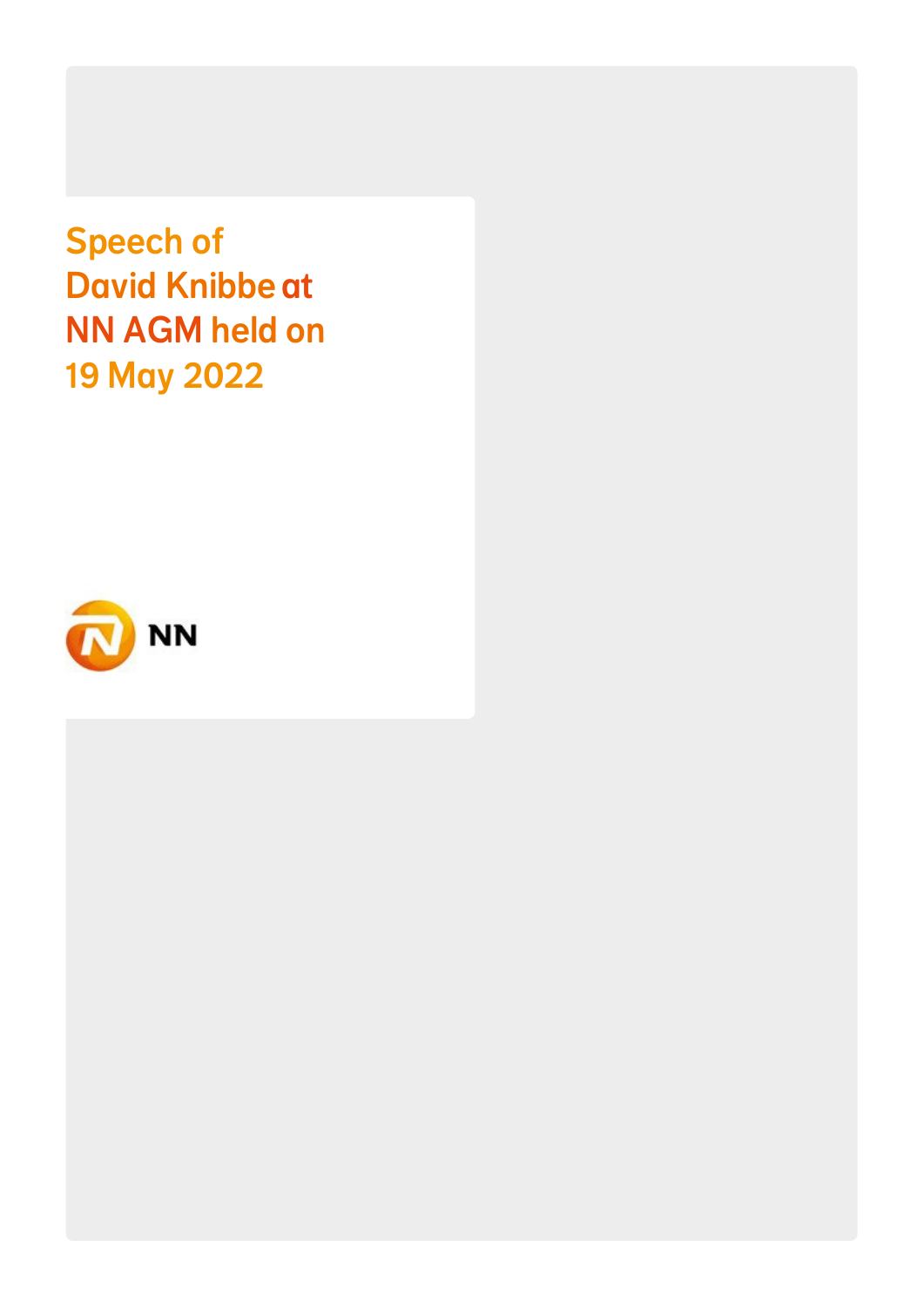### The spoken word prevails.

# "Good morning everyone.

I hope you are well. After two years in a row of having a virtual annual general meeting, we are happy to be able to welcome our shareholders today in person again as well as virtually. In my presentation today, I will first reflect on the recent developments in the world and how we navigate these times of change.

After that, I will look back on how our company performed in 2021, how we continue to focus on creating value for all our stakeholders, and our priorities for the coming years. As part of that, I will update you on our responsible investing approach and more specifically on climate action.

### **Our operating environment**

In many ways, these are times of rapid change… The world is witnessing several longer-term economic, social, geo-political and technological developments. Most of those developments have limited direct impact on our company, but they can have far-reaching consequences for our customers and the societies in which we operate. And it is in times like these that we can make a difference for our customers and other stakeholders, and help them care for what matters most to them.

In 2021, the pandemic entered its second year and continued to dominate daily life. The loosening of lockdown restrictions fueled a global economic rebound. Recovery however has been uneven, due to a variety of factors including differences in vaccination rates between countries, supply shortages and a rise in energy prices.

Inflation has risen in many parts of the world, ending a prolonged period of low inflation. Central banks are responding by announcing interest rate increases and starting to phase out stimulus programmes. It is still unclear whether the high inflation is structural and whether or not interest rate rises will be temporary. And, in the beginning of this year, the war in Ukraine of course caused new dynamics in global markets.

Let me take this opportunity to say that our thoughts are with everyone affected by the war in Ukraine in the past 3 months. The impact on people's lives has been devastating.

As NN, we have activities in 4 countries that border Ukraine, but we do not have business activities in Ukraine or Russia. Our activities have not been directly affected and our direct investment exposure is limited. However we support the people in Ukraine and the refugees where we can. For example, as a company, but also NN colleagues individually, we have made donations of around 2 million euros to humanitarian aid relief, spread across local and international organisations.

Looking back on recent years, I think it is fair to say that many of the old ways of doing things will probably not be the ways of the future…

For instance, there's increased attention for risk around health and living. The pandemic has prompted people to reflect on the risks in their lives: what happens if I cannot work, or if somebody in my family falls ill?

This increased risk awareness has led to a higher demand for protection products; which in turn has led to growth in new business.

We were able to welcome new customers in 2021, and we also saw higher retention rates among existing customers.

#### **Strong financial and commercial performance in 2021**

When launching our new strategy in 2020, we announced a set of financial targets to monitor our ambitions for growth and profitability.

We aim to achieve operating capital generation – or OCG – of 1.5 billion euros in 2023. In 2021, we reported OCG of almost 1.6 billion euros. Please note that this included the OCG of our asset manager NNIP which was sold to Goldman Sachs last month, so, excluding that, OCG was just short our target.

Our commercial and financial performance was strong across all business segments in 2021.

Let me share a couple of highlights. In the Netherlands, our Life & Pensions business again posted strong results. We are capturing the growth opportunities in the Dutch pension market with a strong increase in Defined Contribution assets.

The Non-life business in particular posted strong underwriting results. As the number 1 player in the Dutch non-life market, we are in a unique position to benefit from our scale in terms of efficiency and underwriting.

The results of Insurance Europe increased substantially, reflecting higher life and pension fees across the region. The strong market recovery from low sales in 2020 resulted in higher sales in Japan. Value of new business in both international units grew strongly over the year.

The Dutch housing market is experiencing growth with house prices rising steeply, and there is fierce competition among mortgage providers. Despite this, NN Bank originated a record volume of high-quality mortgages of almost 10 billion euros in 2021.

The asset manager saw a healthy inflow of third-party mandates in 2021, which is testament to the professionalism of our former colleagues at NN Investment Partners. The sale of our asset manager to Goldman Sachs Group was completed in April of this year. As part of the 10-year partnership with Goldman Sachs Asset Management, the combined company will continue to provide selected asset management services to NN.

The transaction will provide NN with the flexibility to develop a broader range of asset management propositions for our customers.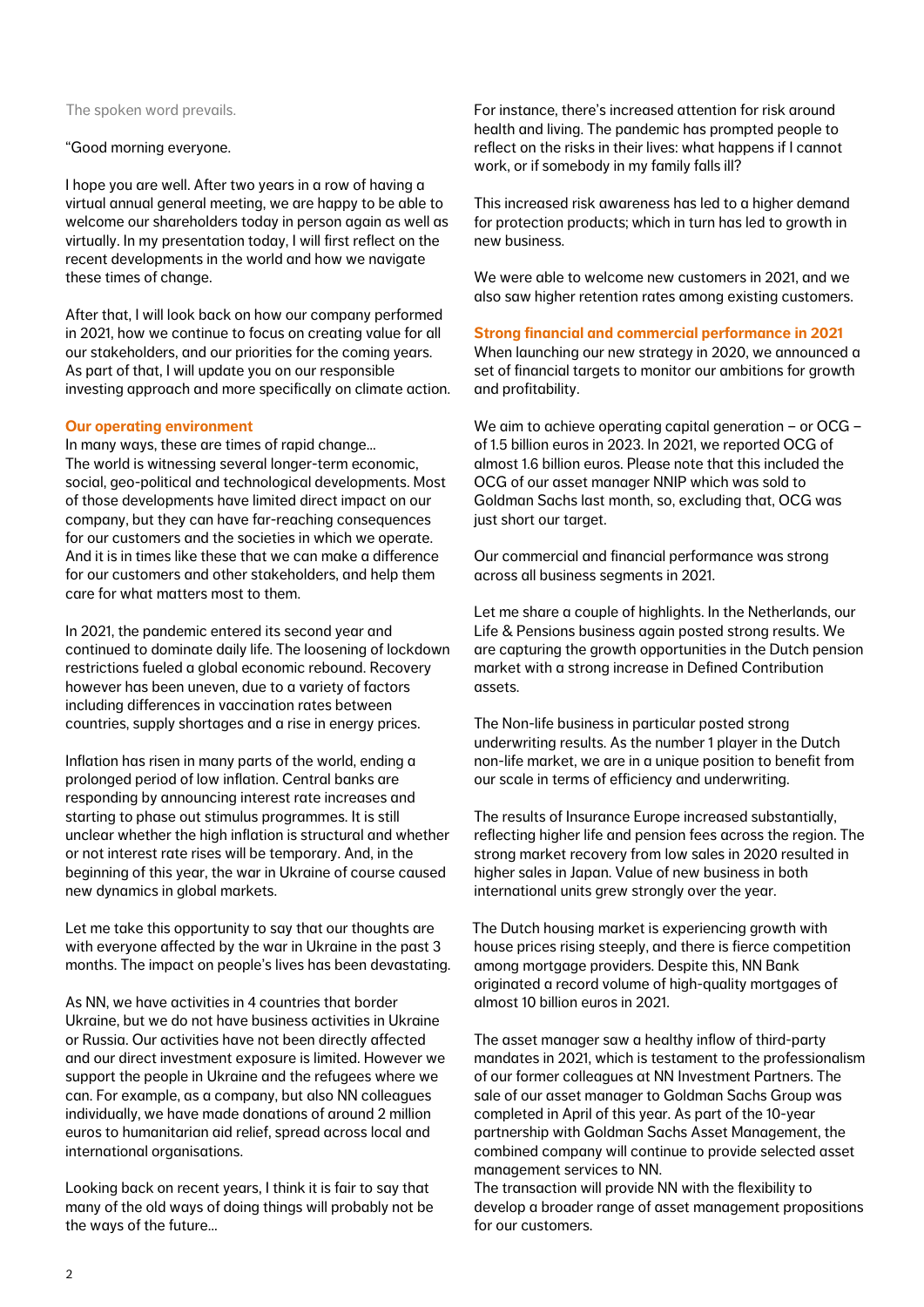We recently also completed the acquisition of MetLife in Poland and Greece. The acquisition in these countries, where we already have a strong presence, gives us additional scale and distribution benefits.

In addition, we acquired a 70% stake in Heinenoord in the Netherlands, in order to strengthen our distribution capabilities and reinforce our position in the Dutch non-life market. And in February this year, we acquired ABN AMRO Verzekeringen's life insurance subsidiary.

Furthermore, we divested our Bulgarian business and we took the decision to sell the closed book life portfolio of NN Belgium.

Following these acquisitions and divestments, our portfolio of businesses is now more strongly positioned towards growth and we generated excess cash.

At the same time we are keeping our 2023 targets intact, given the contribution from the acquired businesses as well as ongoing strong performance across the group. We expect that the organic growth drivers that support our businesses will enable us to achieve mid-single-digit annual growth of operating capital generation in the long term, with all business segments contributing to this growth.

## Strategic commitments for all stakeholders

Our financial performance is strong, but a company's success is not mapped by this alone. It is also defined by the speed and agility with which we align ourselves to our environment.

It is our ambition to be an industry leader known for our customer engagement, talented people and contribution to society. It is key to further accelerate progress in these areas and while we do that, create value for all our stakeholders.

In 2021, our customer satisfaction scores increased, with 5 business units scoring an above market average Net Promotor Score, and 3 in line with the market. This shows we are on the right track, but as we aim to have 11 of our business units score above market average in 2023, there is more work to do.

Our priorities during the pandemic have been on serving our customers and business partners and the health and well-being of our employees.

We supported our colleagues in finding a proper balance between personal life and work during the lockdowns. We have seen our employee engagement remaining stable at a high level.

With regard to gender diversity, 34% of senior management positions are held by women, which is below our target of 40% by 2023.

To close this gap, we are investing in talent management and succession planning, awareness training and extended paternity leave policies across our markets.

We want to continue to be able to attract and retain talented employees in order to achieve our ambitions. This has become more challenging in the current tight labour

market. Therefore we identify employee needs and invest in the right mix of technologies and employment models. At the same time, creating and preserving an open, safe and inclusive working environment and culture remains a high priority.

With regard to our commitment to society, we want to contribute to the well-being of people and the planet. One of our goals is to contribute 1% of our operating result to our local communities.

Last year, we provided 8 million euros in total to initiatives around financial well-being, physical and mental well-being, and a sustainable planet.

I am proud that so many of our colleagues volunteered in total over 13,000 hours of their time. Moving forward, we will continue to scale up our efforts to support positive social change.

### Climate change and our net-zero commitments

As announced, I would also like to present an outline of our approach to climate change, our net-zero ambitions for 2050, intermediate targets and progress made in 2021.

The effects of climate change are clear to all of us. Natural disasters caused by extreme weather hit many of our markets during the summer of 2021. Across Europe, floods caused by heavy rainfall impacted our customers in Belgium and the Netherlands. While in Greece and Turkey, a severe heatwave led to wildfires. It is our role as an insurance company to help and protect people in these situations – and that's what we will continue to do.

Sustainability, including climate change, is embedded in our strategy and is a topic that has been high on our agenda for many years. We announced our ambition to achieve netzero greenhouse gas emissions across our activities by 2050 at the latest. This means that we are taking actions in our own business operations, our investment portfolio, as well as in our products and services.

Although not our biggest impact, we aim to reduce the emissions from our own operations by 35% by 2025 and by 70% by 2030, compared with 2019 levels. This will lead to net-zero operations by 2040. We will achieve these targets by implementing further energy efficiency measures, as well as adjusted business travel policies. For instance, in the Netherlands we plan to have a fully electric car fleet by 2025.

When presenting our new strategy 2 years ago, we also launched our ambition to transition our proprietary investments portfolio to net-zero carbon emissions by 2050. As an asset owner, we believe that we can make a difference by helping the real economy to decarbonise.

In 2021, in line with the framework of the Institutional Investors Group on Climate Change, we developed Paris Alignment strategies for different asset classes, including sovereign bonds, corporate investments and real estate. Currently, we are working on a Paris Alignment strategy for residential real estate.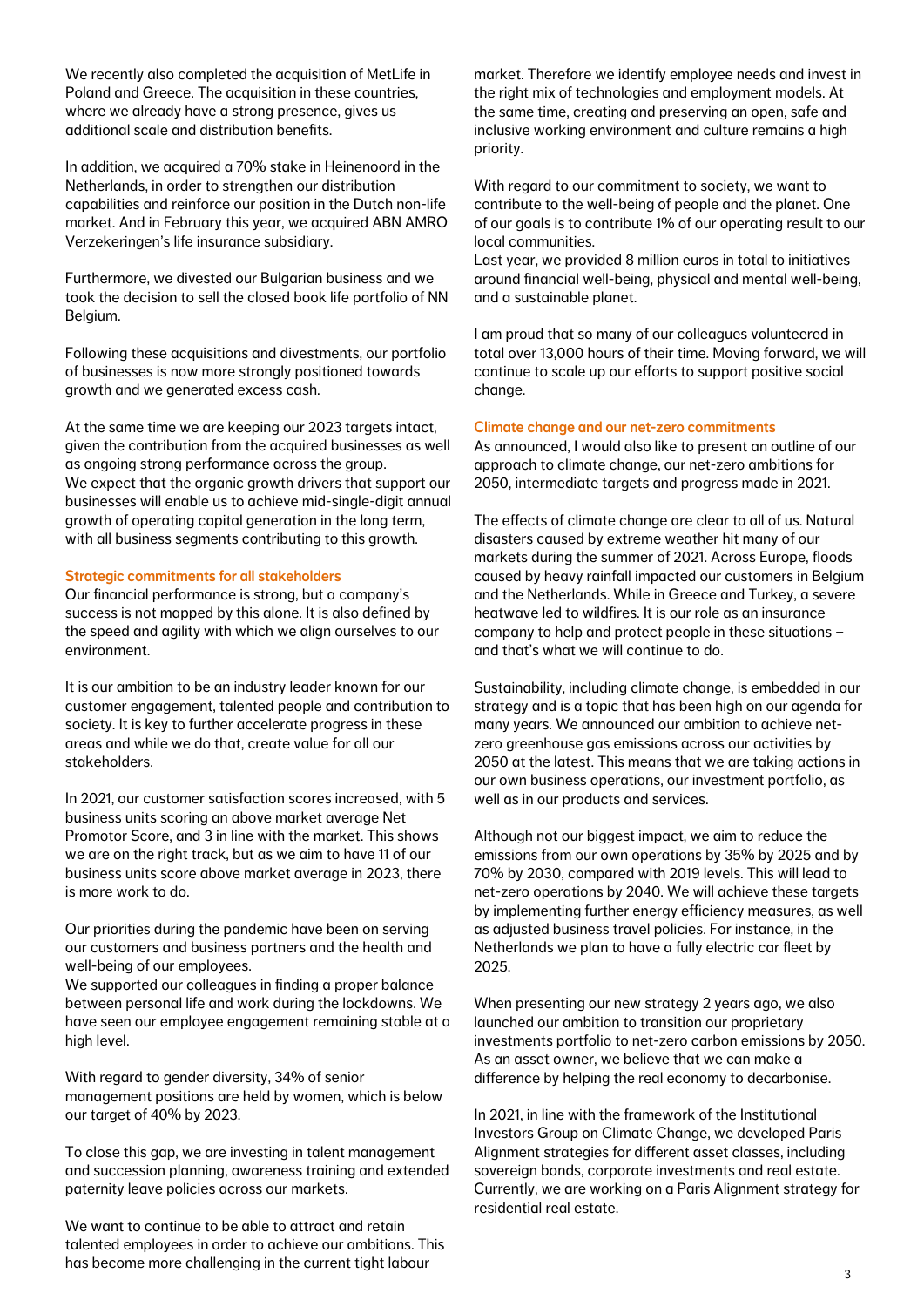For our corporate investment portfolio -- which comprises equity and corporate fixed income -- we set interim reduction targets of 25% by 2025, and 45% by 2030 – this is measured against the baseline in 2019.

We developed a methodology to categorise companies based on their alignment or potential alignment with the Paris Agreement.

For new investments, we take a best-in-class approach, so we prefer to invest in companies that are better positioned to meet the Paris climate targets. Investing in frontrunners, you could say.

For existing assets, we conduct an active dialogue and engagement with companies to support their transition to a sustainable business model. We believe this offers the best opportunity to drive change.

We do this individually, or in collaboration with other institutional investors, amongst others the Climate Action 100+ initiative.

Investing in climate solutions is another important component of our strategy. We have set a target to invest at least an additional 6 billion euros by 2030. This means we are doubling our current investments in green bonds, renewable energy projects – such as solar or wind farms, and energy efficient real estate.

For example, we recently announced a 500 million euro commitment to develop new build houses in the Netherlands. By being involved at an early stage, we can push the developers to meet the highest environmental standards, whilst also encouraging more affordable housing in the Netherlands.

To align our ambition on the insurance (underwriting) side with our commitment for investments, we joined the Net-Zero Insurance Alliance in 2021. Through this membership we aim to transition our underwriting portfolio to net zero by 2050. In the course of this year we will pool our knowledge with other large insurance companies to develop metrics and set targets.

To support our customers, we are embedding sustainability into our products and services. This ranges from sustainable pension products, to products in the field of burnout prevention. And our bank's sustainable mortgage label, Woonnu, assists our customers in making their houses more energy efficient.

To sum up, we are committed to take action in all areas of our business with the aim of limiting the impact of climate change. This is embedded in our strategy and in our dayto-day activities. We have set ourselves ambitious targets to achieve real change. These climate-related targets, along with our other non-financial metrics, are monitored internally on a regular basis and reviewed annually by our external auditor.

We will continue to report on our progress against these targets so that you – our shareholders – and all our stakeholders can follow our achievements.

### **Attractive and growing capital returns**

One of our financial targets is to generate free cash flow in a range around OCG over time. And to deploy that capital to provide attractive returns to our shareholders.

This is reflected in our dividend policy which aims for a progressive dividend per share, and a minimum annual share buyback of 250 million euros.

Any additional excess capital will also be returned to shareholders, unless it can be used for value creating opportunities.

For 2021, we have proposed a final dividend of 1 euro 56 cents per ordinary share. In September 2021 we paid an interim dividend of 93 euro cents per ordinary share, bringing the total 2021 dividend to 2 euro 49 cents per ordinary share. This is an increase of 7% on 20-20.

You can see our strong track record of progressive dividends in the chart on this slide.

In February of this year, we also announced new share buyback programmes for a total amount of 1.0 billion euros, of which the 250 million programme started on 1 March and the remaining 750 million on the completion of the sale of NN IP in early April.

### **Share price performance**

We are committed to achieving resilient growth and cash generation over time, which allows us to deliver substantial capital returns to shareholders.

In 2021, we paid out total dividends of around 741 million euros and executed a 250 million share buyback.

In our view, the financial sector has an important role to play in society.

Therefore, we remain committed to contributing to a fast, fair and sustainable recovery following the pandemic.

Our company has been around for more than 175 years in which it weathered many disruptive events. We are in good shape, and we have laid the groundwork for long-term, sustainable growth. We will continue to execute our strategy, focusing on creating value for all our stakeholders.

I would like to thank our colleagues for their extraordinary efforts, and especially express my deep appreciation for our CFO, Delfin Rueda, who will leave NN in July. Delfin has, during his ten years with the company, contributed in a crucial way to transforming NN into the strong international player it is today.

To me personally, Delfin played an instrumental role in onboarding me in my new role.

And finally, a special word of thanks to you, our shareholders for your unwavering loyalty and support.

With our talented employees, our strong financial foundation and the trust of you and other stakeholders, we are looking toward the future with continued confidence.

Thank you very much."